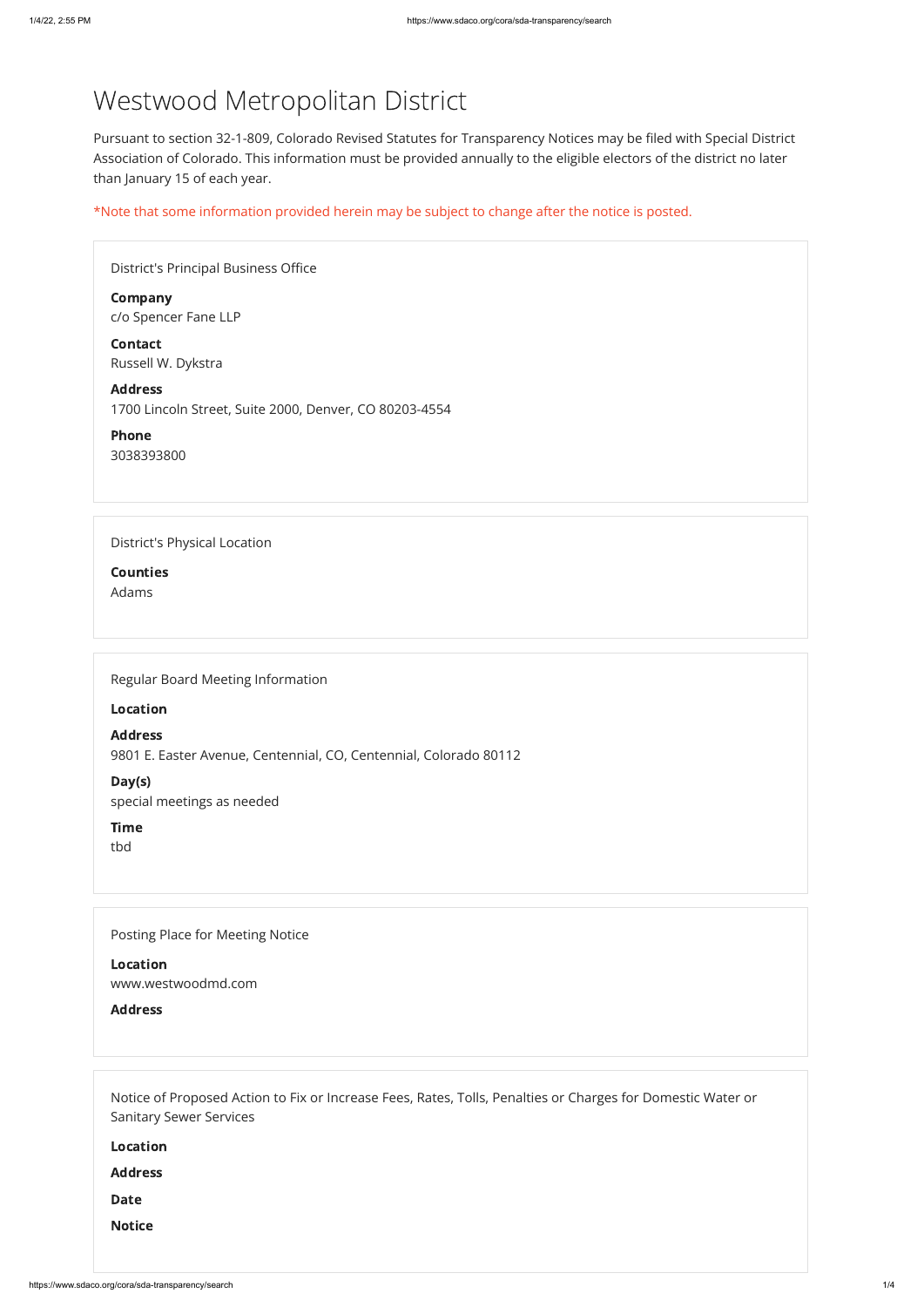https://www.sdaco.org/cora/sda-transparency/search 2/4

Current District Mill Levy

#### Mills

10.000 general operating; 55.664 for contractual obligations; TOTAL: 65.664

Ad Valorem Tax Revenue

Revenue reported may be incomplete or unaudited as of the date this Notice was posted.

#### Amount(\$)

4,340 (2021 unaudited)

Date of Next Regular Election

Date 05/03/2022

Election Yes, this office will be on the next regular election ballot

Pursuant to 24-72-205 C.R.S

The district's research and retrieval fee is \$33.58 for per hour

#### District Policy

Contact the person named below regarding the Board's policy for research and retrieval of the District's public records.

District contact information for open records request: Russell W. Dykstra

Names of District Board Members

#### Board Member 2

Board President Name Josh Brgoch

## Board Member 3

Contact Info rdykstra@spencerfane.com

Name

VACANT

### Contact Info

rdykstra@spencerfane.com

#### Election

Yes, this office will be on the next regular election ballot

Name

Andrew Trietley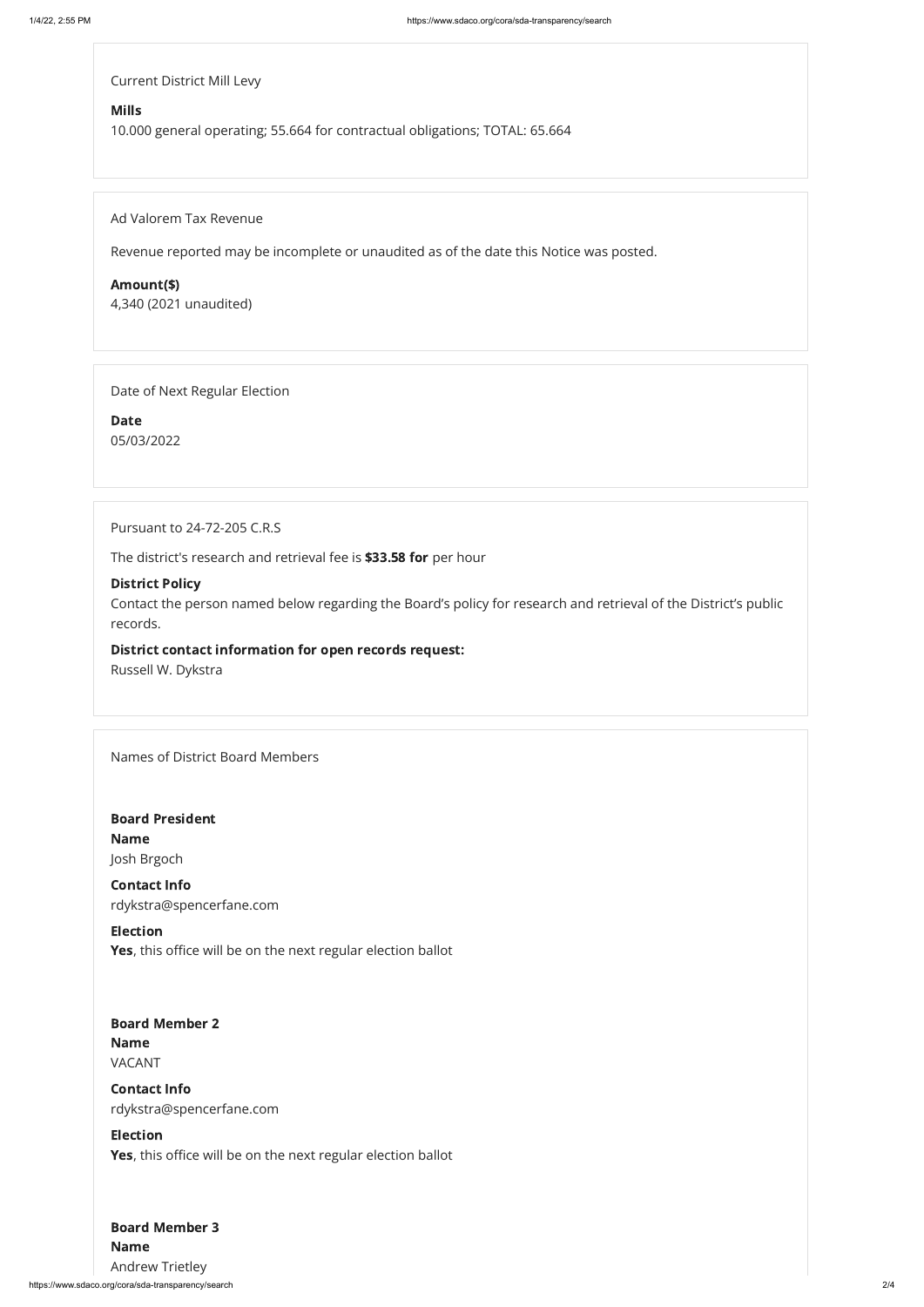#### Contact Info

rdykstra@spencerfane.com

**Election** No, this office will not be on the next regular election ballot

## Board Member 4 Name Bryan Horan

#### Election

No, this office will not be on the next regular election ballot

## Board Member 5 Name Thomas Clark

Contact Info rdykstra@spencerfane.com

## Board Member 6 Name

## Board Member 7 Name N/A

Contact Info rdykstra@spencerfane.com

Election No, this office will not be on the next regular election ballot

N/A

Contact Info

Election No, this office will not be on the next regular election ballot

Contact Info

Election No, this office will not be on the next regular election ballot

Board Candidate Self-Nomination Forms

Any eligible elector of the special district who desires to be a candidate for the office of special district director must file a self-nomination and acceptance form or letter with the designated election official.

Deadline for Self-Nomination Forms

Self-nomination and acceptance forms or letters must be filed not less than 67 days before the date of the regular election.

District Election Results

The district's election results will be posted on the website of the Colorado Secretary of State